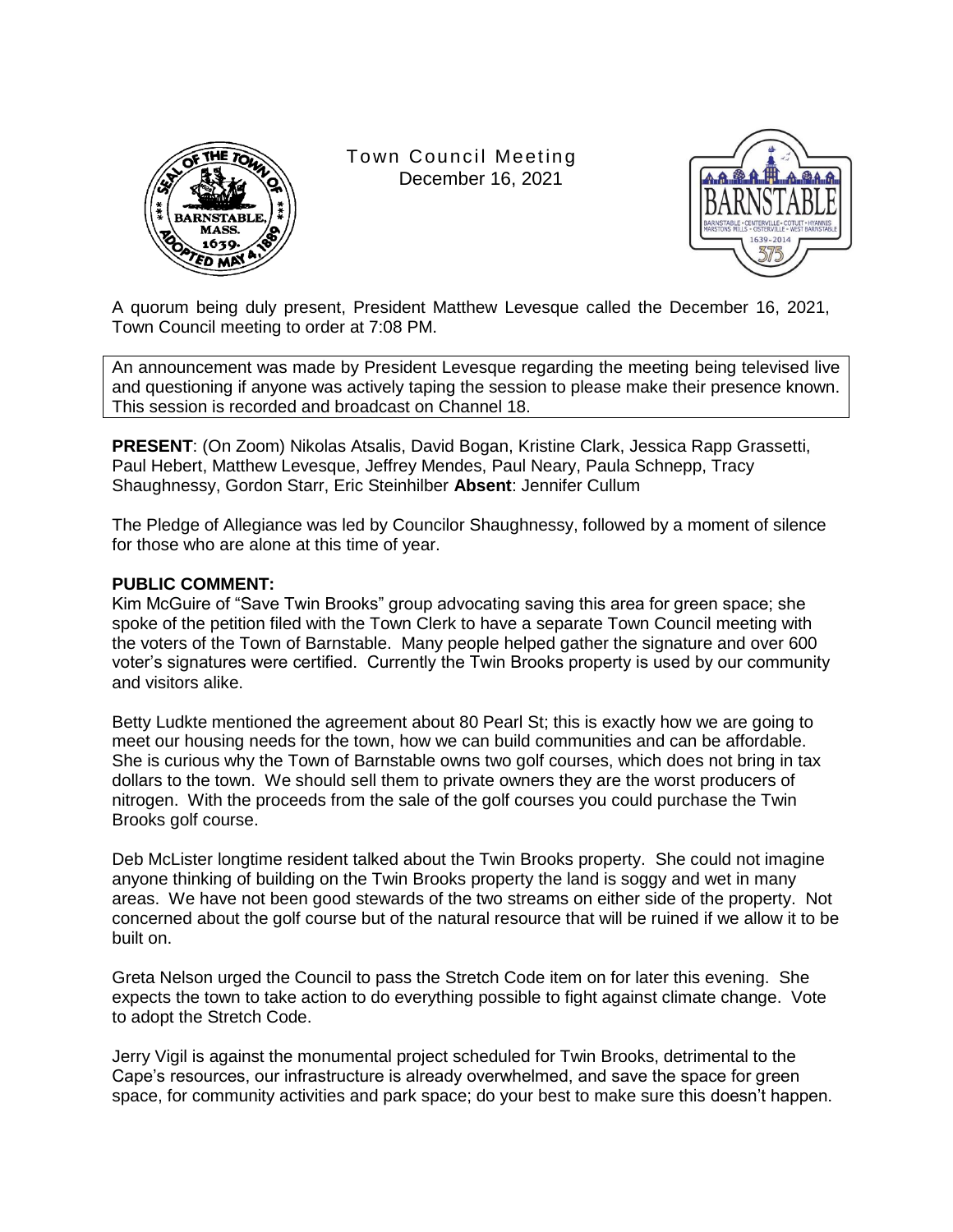Eileen Elias from "Barnstable No Place for Hate, one of our key target areas is the housing, we must be sensitive to develop a housing plan that will ensure accessible and fair housing. Asking the Town Council to develop a housing plan, work with the Barnstable No Place for Hate to ensure accessible and available housing.

Lawrence Brown my daughter would like to move here but cannot afford it. He is against the development of the Twin Brooks property. We should be talking to each other, we need to be concerned about sea level rise, and we have to talk. We need a moratorium on new big projects that have not broken ground; we have been talking about affordable housing for years.

Peter Doyle of the Infrastructure and Energy Committee spoke in favor of the Green Community designation and for the Stretch Code; the committee voted in favor of this presentation. Climate change threatens the earth; we must now stabilize the earth. The Town has made significant progress in energy conservation. Vote favorably

Michelle Sgarlat speaking to the acceptance of the Green Communities and Stretch Code, these items need to be passed out of the 351 cities and towns in Massachusetts 299 have adopted the Stretch Code.

Alison Alessi in favor of the Green Community Act and the Stretch Code piece, our energy code is quite strict in Massachusetts right now. The process is seamless and is very important and you get incentives back. Reach out to experts on the Stretch Code.

Matt Teague a builder voices opposition for the Stretch Code, only impacts single family home construction which is a need in Barnstable. The overall cost of construction has doubled since 2010, why would you want to increase that with the Stretch Code. Reach out to a contractor, , or for immediate impact reduce the speed limits to 15 on all town roads.

Jim Wolf Sustainability Director at Cape Air wants the Council to vote for the Green Communities Act; on the Cape we are able to deal with buildings that may cost a little more but the pay back in reduced energy costs happens right away. What we need to worry about, can challenged economic businesses afford to make buildings more efficient. Barnstable is an early adopter of solar panels, the Stretch Code is do-able, and you get huge rebates. The payback is quick.

Tara Vargas Wallace advocating for any affordable housing, gave examples of a family losing their housing just before Christmas, with the children scattered with relatives. We need to provide housing and we need it now. People are working two or three jobs just to have a roof over their heads.

Jane Ward a physician is speaking in support of the Stretch Code and Green Communities, from the health perspective of the residents; indoor air and environment has to be healthy. Make sure the various rating systems of green buildings are concerned with the indoor air, adequate ventilation. Green buildings tend to be the healthiest buildings we have at this time. Vote for the Stretch Code.

Pete Sampou an Oceanographer has taught climate change, facing a crisis this century; Green Community and the Stretch Code is just the next step for our Town. Our public buildings will be more efficient, Barnstable is one of two towns on the Cape that have not gone this route, please adopt the Stretch Code.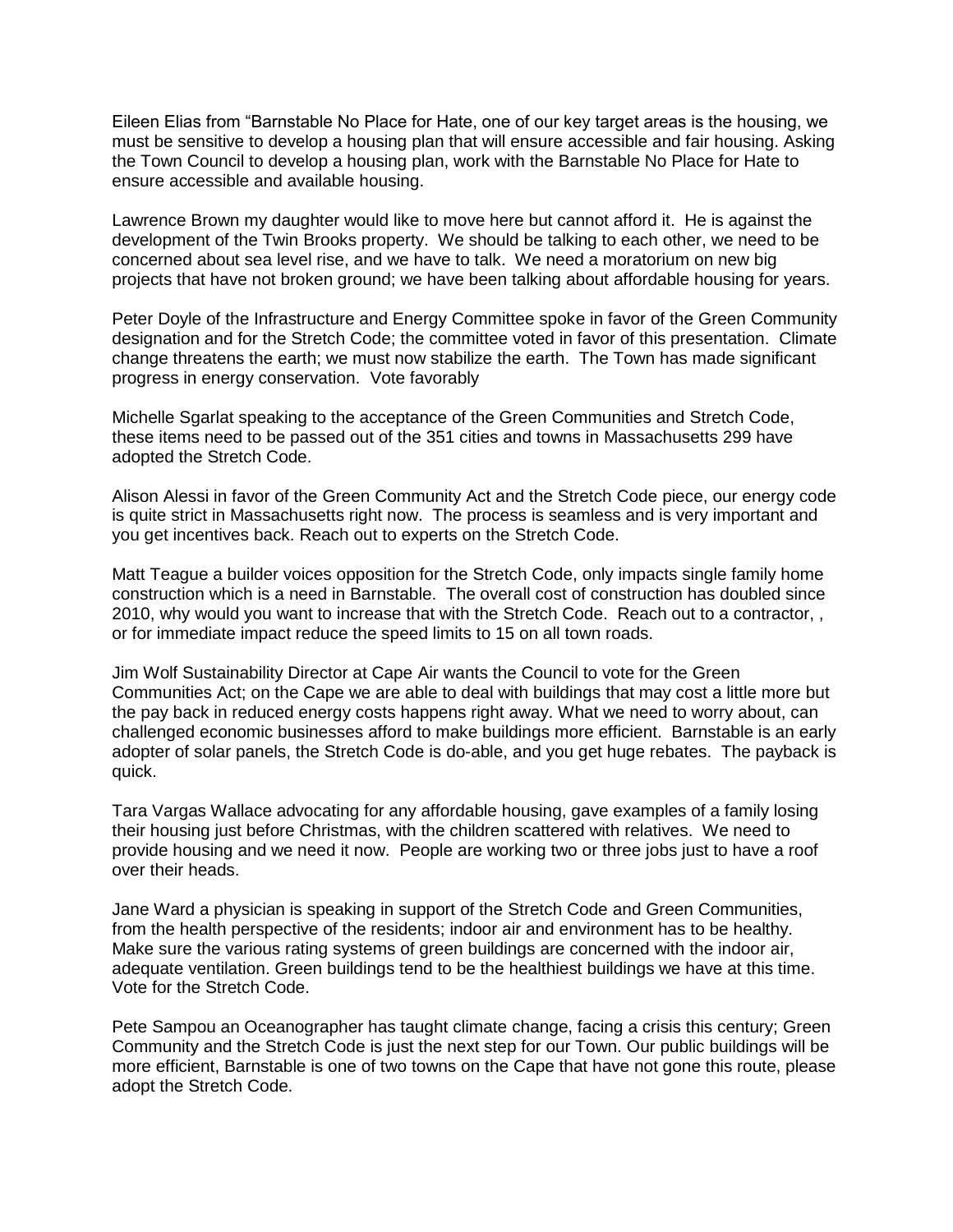Rob Brennan builder in Hyannis, agree with almost everything on both side, we are facing climate issues, carbon emissions, and a crisis of housing affordability on Cape Cod. As we are trying to meet the needs, the most expensive time to be building. The code you are being asked to commit to tonight, is dated and will be replaced in the next twelve months with net zero. Craft a roadmap on housing and climate that can be advanced hand in hand. What are the increase costs going forward, urges Barnstable to actively participate in net zero.

Eva and Patrick Golar's spoke against the Twin Brook's housing proposed project, Hyannis is very congested; keep it as open space, little attention to the environmental impacts on the community. Look to alternative sites that would have less of an impact. Very concerned about the additional traffic and would like to see a park area for the children.

# **Response to Public Comment:**

(Atslais) Twin Brooks is a consistent theme with the callers, that this has been rushed, this is not close to coming before us, it is now at the Cape Cod Commission. We have not rushed or approved anything yet at the Council level. Using the term "Twin Brooks Conservation Area" is incorrect it is private property, under contract to be sold. Get the information and make sure it is accurate. (Starr) Glad to hear about the Twin Brooks public meeting; the Stretch Code is important too. (Levesque) it is a possibility of having a meeting, we are waiting for the legal review, we will let everyone know. The selling of golf courses, Hyannis Golf is deed restricted, we could not sell it. The idea of buying it was a number of Council's ago; we use only organic material on our golf courses. Old Barnstable Golf Course is very profitable. It is important to make sure we have the correct information regarding the Twin Brooks property. Allow the process to take place, we will have more conversation. (Hebert) Very complicated to create housing today, the process is lengthy and costly.

# **Town Manager's Report:**

- o Budget Action Calendar for 2023
- $\circ$  Anticipates receiving 12,000 COVID tests from the Commonwealth intended for lowincome population
- $\circ$  Local Comprehensive Plan (LCP) is proceeding and appointment of the Local Comprehensive Planning Committee (LCPC)
- o Later this evening Town Council shall consider Resolve 2022-064 directing the Town Manager to prepare and submit for Town Council consideration a proposed ordinance providing for the Town's adoption for the "Stretch Code."

David Anthony, Director of Asset Management, appeared before the Airport Commission and presented the energy reduction plan and the green vehicle policy, endorsed and adopted both; at the School Committee meeting presented the same. The school committee put off an actual vote until February. These steps are necessary to further staff position to be able to make an application to the state for Green Communities.

# **Town Manger's Report continues:**

- $\circ$  Cape Cod Gateway Airport will receive \$1,015,864 as part of a grant allocation in the recently enacted Bipartisan Infrastructure Law (IIJA)
- $\circ$  Department of Public Works continues numerous construction projects throughout Town.
- o Deputy Building Commissioner Jeff Carter has met the qualifications and is now a Certified Building Official.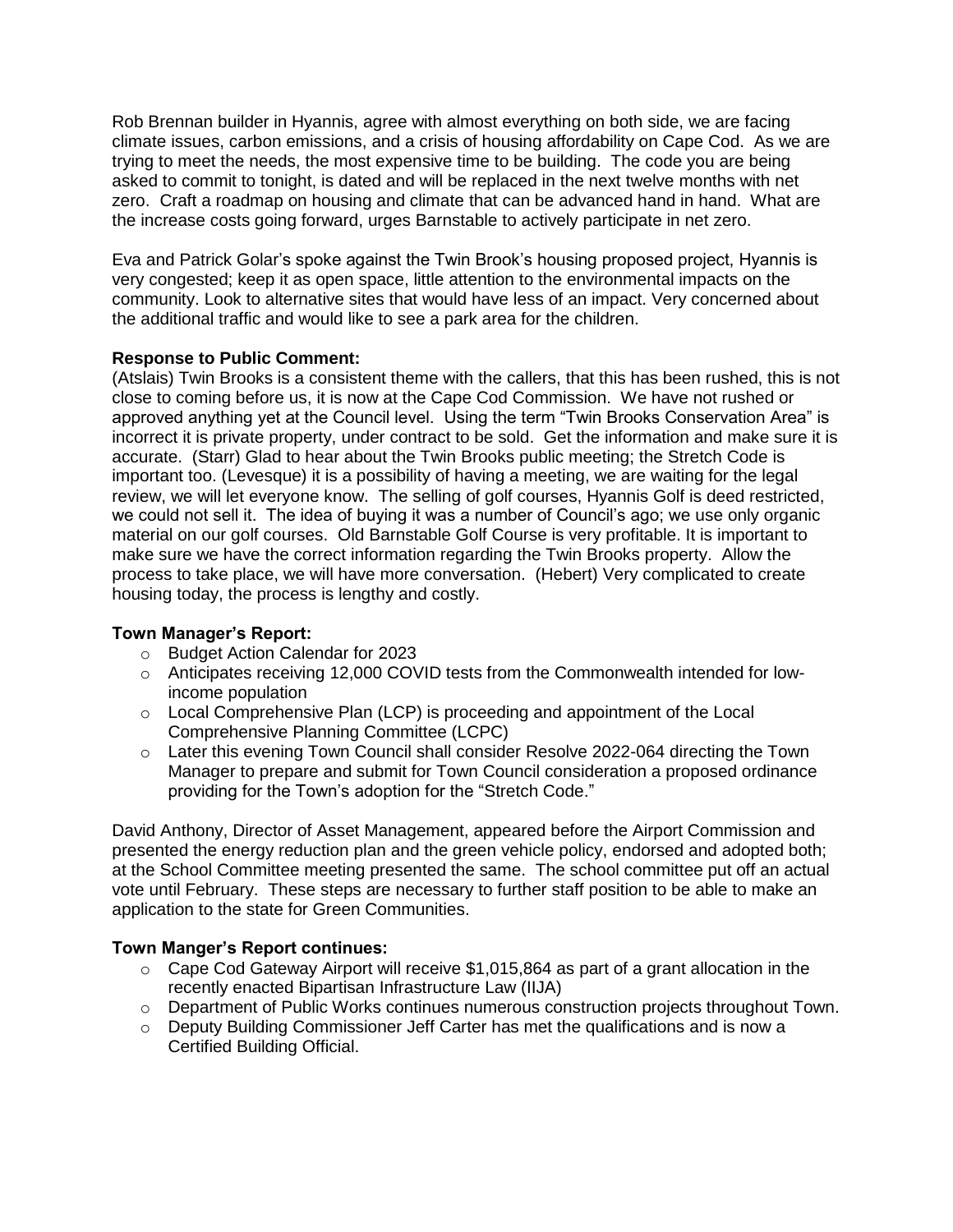### **Councilor Questions and Comments**:

(Clark) The proposed fees for memorials and benches and plaques, is there a procedure to see this on the website. (Ells) Not yet, we will discuss with the individuals (Mendes) Is there a system in place for English as a second language to have access to these COVID test kits (Clyburn) Yes, we are working with health ministries and the schools, we are in contact with them to make sure we cover all those communities (Rapp Grassetti) At the last meeting I requested the costs for the Nor'easter clean up, is that clean up continuing today (Ells) To date in internal costs, 41,000; operating cost 382,000 for contracts for road side work which is complete we are waiting for final invoices, will share a spreadsheet . (Schnepp) Regarding the COVID tests, opportunity to educate the community to make sure that people know about the free testing (Clyburn) the number of tests is somewhat limited, targeted effort to get testing to the low-income residents; we are partnered with the schools, and health ministries to get this information out. Want to make everyone aware of all the opportunities in our community. (Schnepp) Are we doing contract tracing right now, or have we moved passed it? (Clyburn) we are doing contract tracing with these kits, we are moving away from centralization; if you test positive, you are to quarantine for 10 days.

 $\circ$  Dan Santos, Director of Public Works provided an update on the Comprehensive Wastewater Management Plan (CWMP). Shared a power point presentation to show the updates thus far.

# **Councilor Questions and Comments**:

(Clark) posted to the Town Council website, tracking of the COVID virus through wastewater/effluent (Santos) yes for viruses and bacteria but not for COVID (Starr) Updates on the on the Mill Pond dredging (Santos) We have been continuing the permitting and have been encouraged that it is possible and viable, but do not know if it will be approved (Mendes) Route 28 and Yarmouth Road work will that be night work (Santos) believe it will be both night and day, but they will have lanes open so traffic can pass (Rapp Grassetti) Was the Mothers Park virtual meeting recorded for future viewing (Atsalis) it was not. (Rapp Grassetti) Encouraged to hear the Joint Base Cape Cod (JBCC) is a significant alternative for effluent disposal (Schnepp) Impressive amount of work, any updates on the inter-municipal work with Mashpee, Sandwich and Yarmouth (Santos) Mashpee will probably go forward with JBCC, and possibly Sandwich will go along; Yarmouth was interested in an agreement, we will revisit our municipal agreement with them. (Ells) Yarmouth's former Town Administrator, hesitated due to his leaving Yarmouth, the new Town Administrator has a draft agreement in Yarmouth, but they are not ready yet. Once they are ready we will sit down together.

# **ACT ON MINUTES**:

Upon a motion duly made and seconded it was to accept the minutes of December 2, 2021 as presented.

### **VOTE: PASSES 12 YES**

**Roll Call: Atsalis, Bogan, Clark, Rapp Grassetti, Hebert, Mendes, Levesque, Neary, Schnepp, Shaughnessy, Starr, Steinhilber.**

### **COMMUNICATIONS- from elected officials, boards, committees, and staff commission reports, correspondence and announcements:**

(Clark) Friends of Barnstable Council on Aging, they pay for the truck rental for the brown bag once a month among other things, will gratefully accept donations (Atsalis) Pickle Ball courts at Marstons Mills Elementary School, getting lots of use; recreation has staffing needs; Barnstable High School vaccination rate is only at 50% (Rapp Grassetti) I have resigned from the Appointments Committee, it has been an honor to serve and to interview all of the volunteers.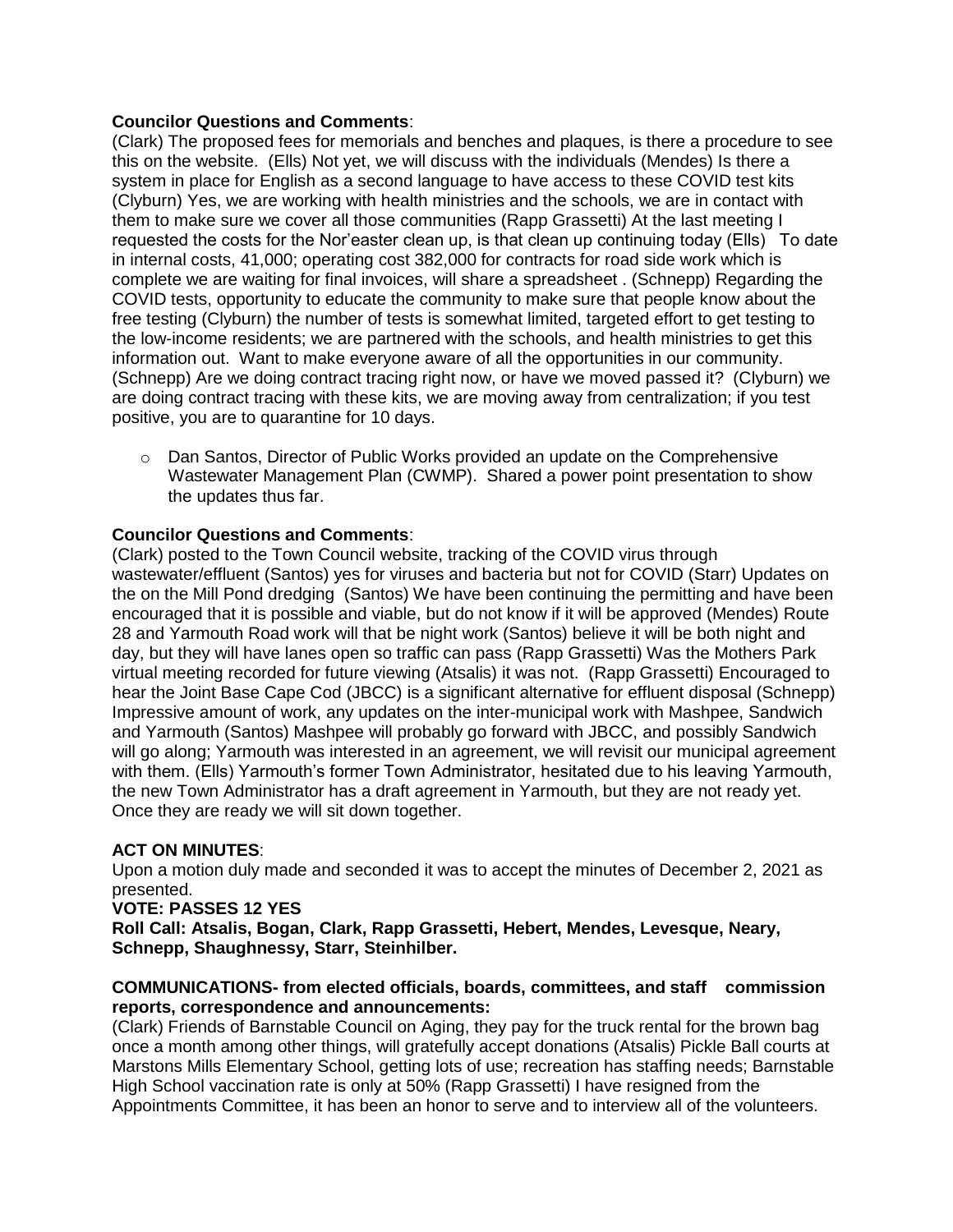(Bogan) no one was more disappointed when I heard you were resigning from the Appointments Committee.

### Short Break at 9:04 PM

### **2022-044 APPROPRIATION AND LOAN ORDER IN THE AMOUNT OF \$2,750,000 FOR THE PURPOSE OF FUNDING DESIGN AND PERMITTING OF THE VINEYARD WIND 2 ROUTE SEWER EXPANSION PROJECT INTRO: 11/18/2021, 12/16/2021**

Dan Santos, Director of Public Works gave the rationale Open public comment seeing no one close public comment

# **Councilor Questions and Comments**:

(Starr) Sewer line going north up the west side of Lake Wequaqet is that hooking up to 28 (Santos) Yes, south to 28 (Schnepp) is this the design and permitting you showed earlier tonight (Santos) Yes (Schnepp) Was this in our CIP, trying to tie in costs (Santos) Yes this was contemplated and we reconfigured it, but it was about a year ago (Schnepp) estimated cost for construction (Santos) 28 million dollars (Schnepp) That will be 24-25? (Santos) Yes

### Upon a motion duly made and seconded it was

**ORDERED:** That the sum of **\$2,750,000** be appropriated for the purpose of funding the Vineyard Wind 2 Route Sewer Expansion Project, including the payment of costs incidental or related thereto; and that to meet this appropriation, that the Town Treasurer, with the approval of the Town Manager, is authorized to borrow \$2,750,000 under and pursuant to M.G.L. c. 44, §§7 or 8, or pursuant to any other enabling authority, and to issue bonds or notes of the Town therefore; and that in accordance with M.G.L. c. 44, §20, any premium received by the Town upon the sale of any bonds or notes authorized by this order, less any such premium applied to the payment of the costs of issuance of such bonds and notes, may be applied to pay such project costs, thereby reducing the amount authorized to be borrowed by this order by a like amount; and that the Town Manager is authorized to contract for and expend the appropriation made available for these purposes.

### **VOTE: PASSES 12 YES**

**Roll Call: Atsalis, Bogan, Clark, Rapp Grassetti, Hebert, Mendes, Levesque, Neary, Schnepp, Shaughnessy, Starr, Steinhilber**

### **2022-045 APPROPRIATION AND LOAN ORDER IN THE AMOUNT OF \$3,500,000 FOR THE PURPOSE OF FUNDING DESIGN AND PERMITTING OF THE ROUTE 28 WEST SEWER EXPANSION PROJECT INTRO: 11/18/2021, 12/16/2021**

Dan Santos, Director of Public Works gave the rationale Open public comment seeing no one close public comment

### **Councilor Questions and Comments**:

(Schnepp) Do we know what our 12 month commitment for funding to CWMP is thus far (Milne) for the more than 12 months from the beginning, 49 million dollars in appropriations for the CWMP (Schnepp) is any of the cost tonight for in house design, (Santos) This part is for outside

### Upon a motion duly made and seconded it was

**ORDERED:** That the sum of **\$3,500,000** be appropriated for the purpose of funding the Route 28 West Sewer Expansion Project, including the payment of costs incidental or related thereto; and that to meet this appropriation, that the Town Treasurer, with the approval of the Town Manager, is authorized to borrow \$3,500,000 under and pursuant to M.G.L. c. 44, §§7 or 8, or pursuant to any other enabling authority, and to issue bonds or notes of the Town therefor; and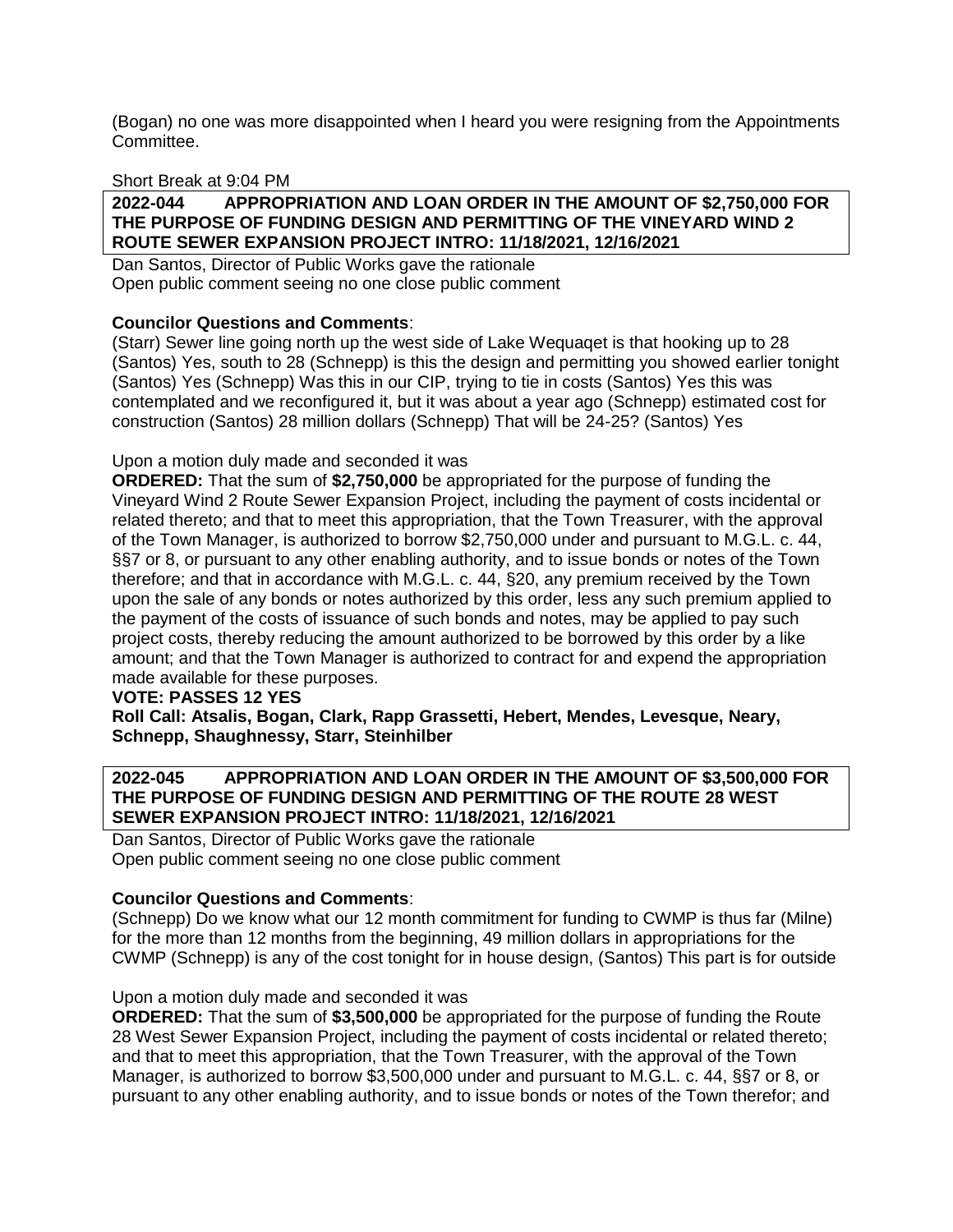that in accordance with M.G.L. c. 44, §20, any premium received by the Town upon the sale of any bonds or notes authorized by this order, less any such premium applied to the payment of the costs of issuance of such bonds and notes, may be applied to pay such project costs, thereby reducing the amount authorized to be borrowed by this order by a like amount; and that the Town Manager is authorized to contract for and expend the appropriation made available for these purposes.

# **VOTE: PASSES 12 YES**

**Roll Call: Atsalis, Bogan, Clark, Rapp Grassetti, Hebert, Mendes, Levesque, Neary, Schnepp, Shaughnessy, Starr, Steinhilber**

### **2022-050 SUPPLEMENTAL APPROPRIATION ORDER IN THE AMOUNT OF \$8,490 FOR THE HEAVY DUTY TRUCK SCALE REPLACEMENT PROJECT AT THE SOLID WASTE DIVISION OF THE DEPARTMENT OF PUBLIC WORKS INTRO: 11/18/2021, 12/16/2021**

Dan Santos, Director of Public Works gave the rationale Open public comment seeing no one close public comment

### Upon a motion duly made and seconded it was

**ORDERED:** That the amount of **\$8,490** be appropriated and added to the \$100,000 appropriated under Town Council Order 2020-125 for a revised appropriation amount of \$108,490 for the purpose of funding the Heavy Duty Truck Scale Replacement Project at the Solid Waste Division; and that \$8,490 be transferred from the Solid Waste Enterprise Fund reserves to fund this appropriation.

### **VOTE: PASSES 12 YES**

**Roll Call: Atsalis, Bogan, Clark, Rapp Grassetti, Hebert, Mendes, Levesque, Neary, Schnepp, Shaughnessy, Starr, Steinhilber**

**2022-052 SUPPLEMENTAL APPROPRIATION AND LOAN ORDER IN THE AMOUNT OF \$1,075,000 FOR THE PURPOSE OF FUNDING THE CONSTRUCTION OF SEWER INFRASTRUCTURE TO BE INSTALLED AS PART OF MASSDOT'S ROUTE 28 AND YARMOUTH ROAD INTERSECTION IMPROVEMENT PROJECT INTRO: 12/02/2021, 12/16/2021**

Dan Santos, Director of Public Works gave the rationale Open public comment seeing no one close public comment

# **Councilor Questions and Comments**:

(Shaughnessy) Why was the Mass DOT off by so much? (Santos) It was estimated twice, not by us, just a case of how expensive construction has become post COVID. This project is subject to a 25% subsidy from the Cape Cod and Islands Water Protection Fund (Starr) how long is it going to take to be finished (Santos) project scheduled to be completed in 2026.

Upon a motion duly made and seconded it was

**ORDERED:** That the sum of \$700,000 appropriated under Town Council order 2020-002 be increased by **\$1,075,000** for a total revised appropriation amount of \$1,775,000 for the purpose of funding the construction of sewer infrastructure to be installed as part of the Massachusetts Department of Transportation (MassDOT) Route 28 and Yarmouth Road Intersection Improvement Project, including the payment of costs incidental or related thereto; and that to meet this appropriation, that the Town Treasurer, with the approval of the Town Manager, is authorized to borrow \$1,775,000 under and pursuant to M.G.L. c. 44, §§7 or 8, or pursuant to any other enabling authority, and to issue bonds or notes of the Town therefor; and that in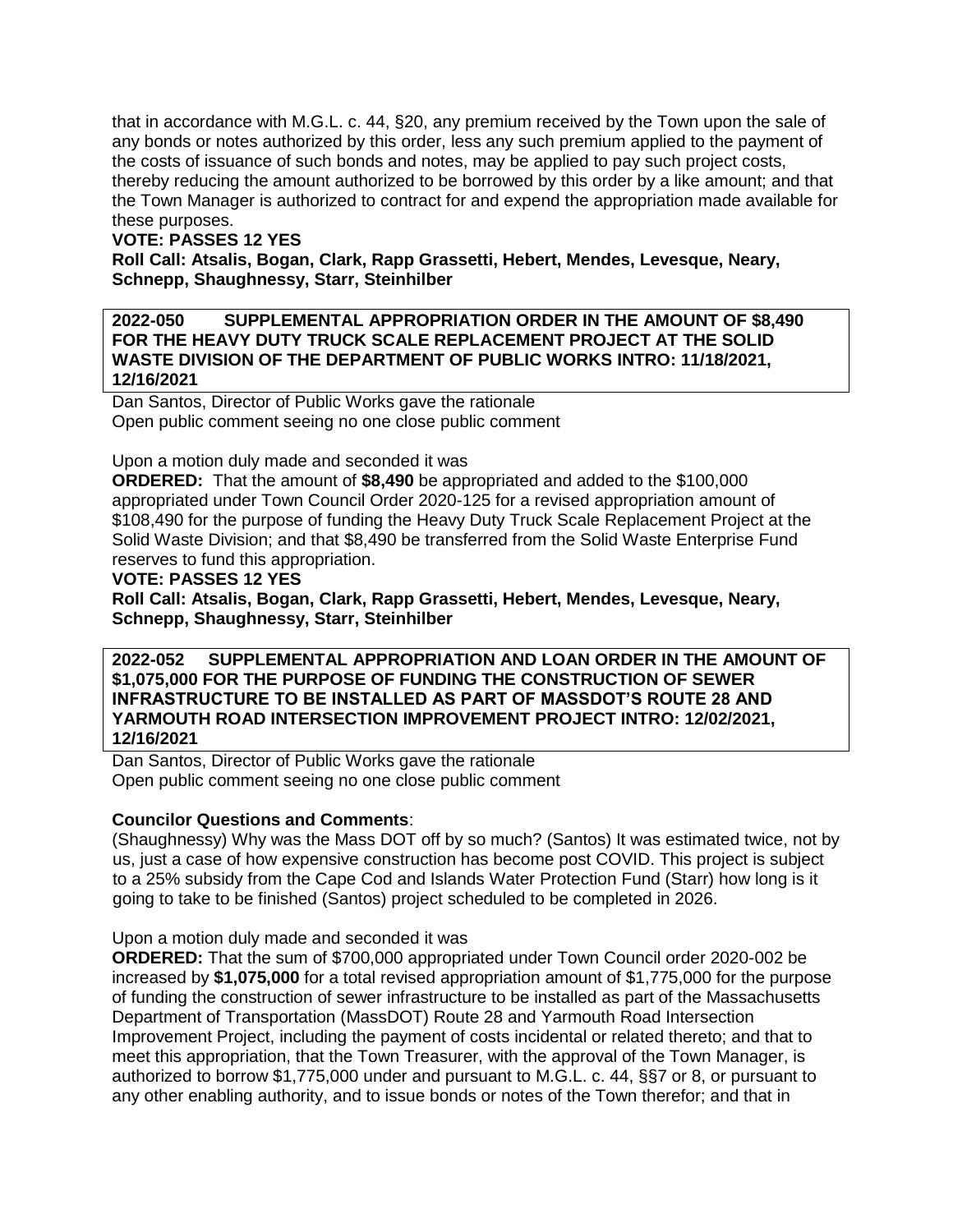accordance with M.G.L. c. 44, §20, any premium received by the Town upon the sale of any bonds or notes authorized by this order, less any such premium applied to the payment of the costs of issuance of such bonds and notes, may be applied to pay such project costs, thereby reducing the amount authorized to be borrowed by this order by a like amount; and that the Town Manager is authorized to contract for and expend the appropriation made available for these purposes.

### **VOTE: PASSES 12 YES**

**Roll Call: Atsalis, Bogan, Clark, Rapp Grassetti, Hebert, Mendes, Levesque, Neary, Schnepp, Shaughnessy, Starr, Steinhilber.**

**2022-053 SUPPLEMENTAL APPROPRIATION ORDER IN THE AMOUNT OF \$48,000 FOR THE PURPOSE OF PAYING OPERATING EXPENSES OF THE LEGAL DEPARTMENT FOR THE SERVICES OF THE LAW FIRM OF ANDERSON & KREIGER WHICH IS SERVING AS OUTSIDE COUNSEL TO THE TOWN WITH RESPECT TO TWO LAWSUITS FILED AGAINST THE TOWN BY THE CONSERVATION LAW FOUNDATION INTRO: 12/02/2021, 12/16/2021**

Town Attorney, Karen Nober gave the rationale Open public comment seeing no one close public comment

**Councilor Questions and Comments**: (Clark) please convey to CLF they are derailing our efforts to clean up the pollution and they are stealing money away from us to pay for this litigation (Starr) have we not paid them for three months (Nober) we have not (Starr) we should keep our payments up I am all for this (Atsalis) Agrees with Councilor Clark

Upon a motion duly made and seconded it was

**ORDERED:** That the amount of **\$48,000** be appropriated for the purpose of paying operating expenses of the Legal Department for the services of the law firm of Anderson & Kreiger, which is serving as outside counsel to the Town with respect to two lawsuits filed against the Town by the Conservation Law Foundation; and that to fund the appropriation, that \$48,000 be transferred from the General Fund surplus.

# **VOTE: PASSES 12 YES**

**Roll Call: Atsalis, Bogan, Clark, Rapp Grassetti, Hebert, Mendes, Levesque, Neary, Schnepp, Shaughnessy, Starr, Steinhilber**

### **2022-056 SUPPLEMENTAL APPROPRIATION ORDER IN THE AMOUNT OF \$350,000 FOR THE PURPOSE OF FUNDING THE FISCAL YEAR 2022 DEPARTMENT OF PUBLIC WORK'S FISCAL YEAR 2022 OPERATING CAPITAL BUDGET INTRO: 12/02/2021, 12/16/2021**

Dan Santos, Director of Public Works gave the rationale Open public comment seeing no one close public comment

### **Councilor questions and comments:**

(Rapp Grassetti) how are you doing with contractors for snow removal (Santos) we have more than in previous years, we are still looking for more.

Upon a motion duly made and seconded it was

**ORDERED:** That the amount of **\$350,000** be appropriated for the purpose of funding the Fiscal Year 2022 Department of Public Work's Fiscal Year 2022 Operating Capital Budget and that to fund the appropriation, that \$350,000 be transferred from the General Fund surplus. **VOTE: VOTE: PASSES 12 YES**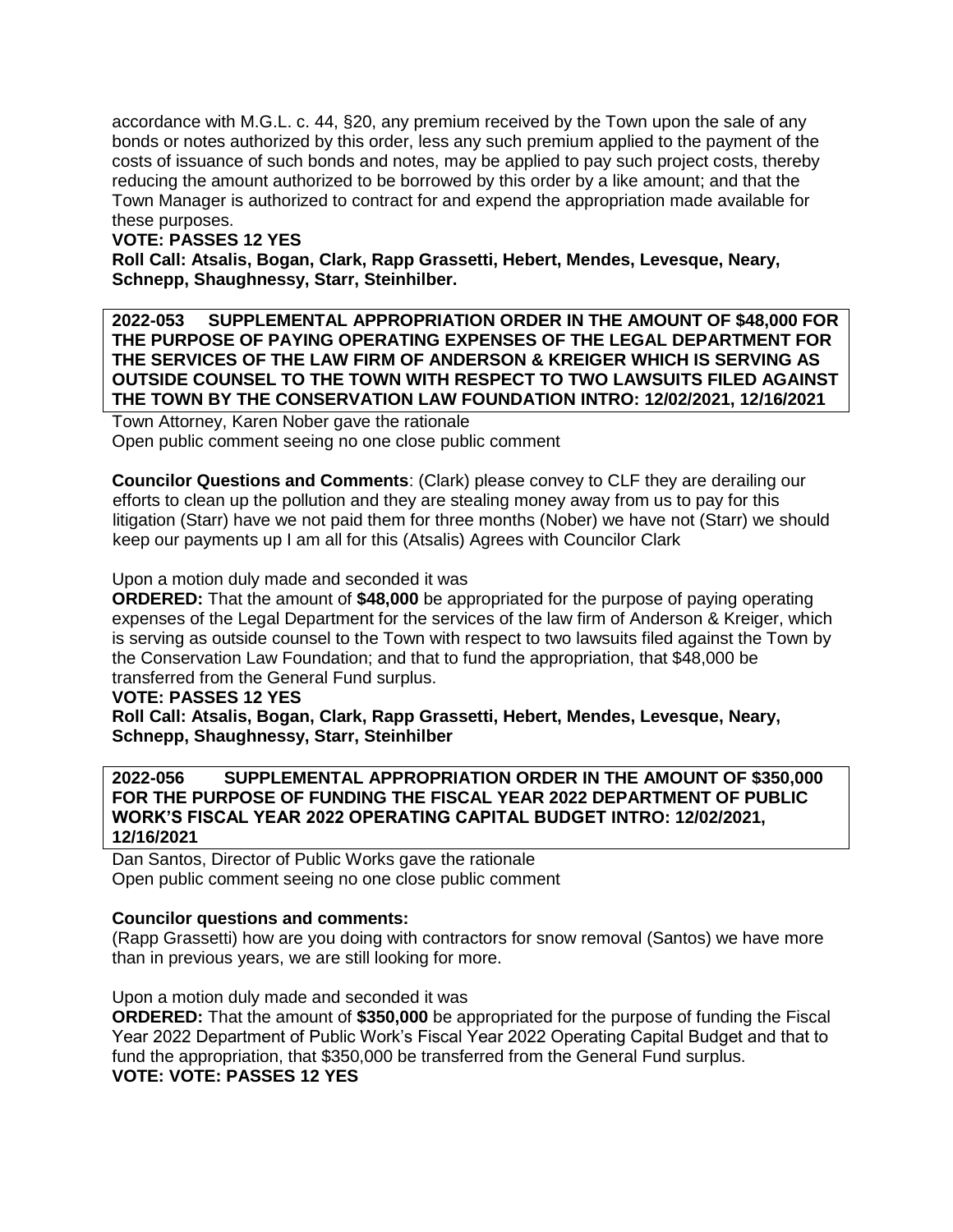**Roll Call: Atsalis, Bogan, Clark, Rapp Grassetti, Hebert, Mendes, Levesque, Neary, Schnepp, Shaughnessy, Starr, Steinhilber**

### **2022-059 ORDER TO APPROVE TERM OF CONTRACT FOR BARNSTABLE PUBLIC SCHOOLS FOOD SERVICE MANAGEMENT CONTRACT INTRO: 12/16/2021**

Upon a motion duly made and seconded it was

**ORDERED:** That the Town Council, under the provisions of M.G.L. c. 30B, § 12 (b), does hereby authorize the School Committee to enter into a one (1) year contract with up to four (4) one year extensions for the management of the Barnstable Public Schools Food Service program.

**VOTE: To a Second Reading on1/6/2022 PASSES 12 YES**

**Roll Call: Atsalis, Bogan, Clark, Rapp Grassetti, Hebert, Mendes, Levesque, Neary, Schnepp, Shaughnessy, Starr, Steinhilber**

**2022-060 AUTHORIZATION TO EXPEND A FEDERAL FISCAL YEAR 2021 EMERGENCY MANAGEMENT PERFORMANCE GRANT IN THE AMOUNT OF \$20,150 FROM THE MASSACHUSETTS EMERGENCY MANAGEMENT AGENCY INTRO: 12/16/2021**

Chief Sonnabend gave the rationale

Upon a motion duly made and seconded it was

**RESOLVED:** That the Town Council does hereby authorize the Town Manager to contract for a Federal Fiscal Year 2021 Emergency Management Performance Grant in the amount of **\$20,150** from the Massachusetts Emergency Management Agency for the purpose of funding costs associated with purchasing and set-up of a Town of Barnstable AM radio transmitter to be located at the Town transfer station, and further authorizes the Town Manager or his designee to expend such grant for the purpose stated herein.

**VOTE**: **PASSES 12 YES**

**Roll Call: Atsalis, Bogan, Clark, Rapp Grassetti, Hebert, Mendes, Levesque, Neary, Schnepp, Shaughnessy, Starr, Steinhilber**

**2022-061 AUTHORIZATION TO EXPEND A 2021 MASSACHUSETTS DREDGING GRANT FROM THE COMMONWEALTH OF MASSACHUSETTS, EXECUTIVE OFFICE OF HOUSING AND ECONOMIC DEVELOPMENT IN THE AMOUNT OF \$55,000 FOR THE BARNSTABLE HARBOR OUTER ENTRANCE CHANNEL DREDGING PROJECT INTRO: 12/16/2021**

Dan Santos, Director of Public Works gave the rationale

(Schnepp)The agenda item mistakenly references the wrong dredging project

Upon a motion duly made and seconded it was

I move that Town Council Item No. 2022-061 be amended by deleting the words "Phase 3 of the Dead Neck/Sampson's Island Dredging Project" and inserting the words "the Barnstable Harbor Outer Entrance Channel Dredging Project" in their place."

### **VOTE : To Amend PASSES 12 YES**

**Roll Call: Atsalis, Bogan, Clark, Rapp Grassetti, Hebert, Mendes, Levesque, Neary, Schnepp, Shaughnessy, Starr, Steinhilber**

### **Councilor questions and comments:**

(Clark) Will there be public notice of this project? (Santos) We will do a press release (Clark) the presentation gives the dates of December and January that notice needs to be soon

Upon a motion duly made and seconded it was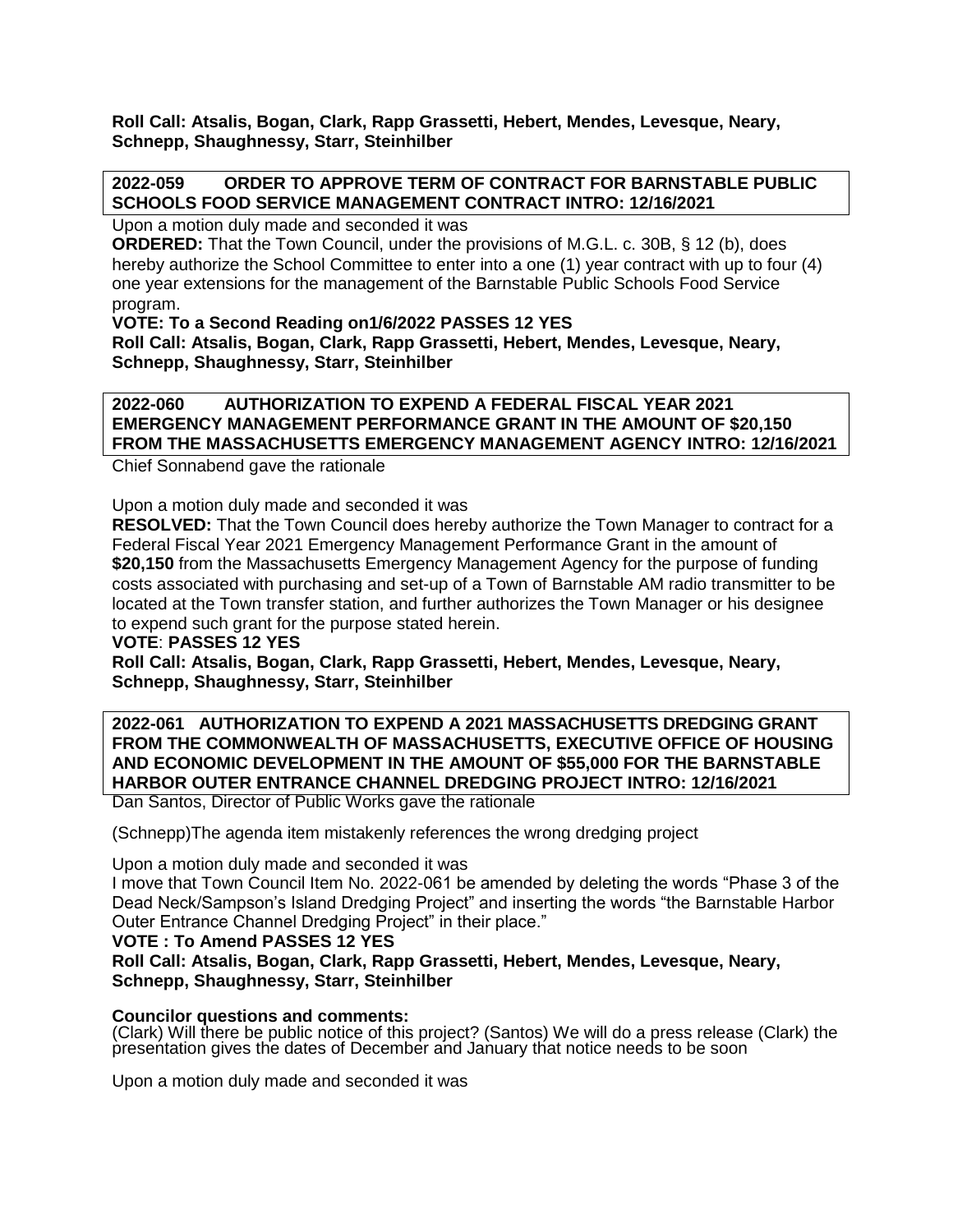**RESOLVED:** That the Town Council does hereby authorize the Town Manager to contract for a 2021 Massachusetts Dredging Grant in the amount of **\$55,000** from the Commonwealth of Massachusetts, Executive Office of Housing and Economic Development for the purpose of executing **the Barnstable Harbor Outer Entrance Channel Dredging Project**, and further authorizes the Town Manager or his designee to expend the grant funds for the purpose stated herein.

### **VOTE As Amended: PASSES 12 YES**

**Roll Call: Atsalis, Bogan, Clark, Rapp Grassetti, Hebert, Mendes, Levesque, Neary, Schnepp, Shaughnessy, Starr, Steinhilber**

**2022-062 AUTHORIZATION TO EXPEND A FISCAL YEAR 2022 TECHNICAL ASSISTANCE GRANT FROM THE COMMONWEALTH OF MASSACHUSETTS, DEPARTMENT OF ENVIRONMENTAL PROTECTION BUREAU OF WASTE SITE CLEANUP IN THE AMOUNT OF \$15,000 FOR HIRING TECHNICAL SERVICES FOR TECHNICAL REVIEW AND PUBLIC ENGAGEMENT OF DISPOSAL SITE CLEANUP RESPONSE ACTIONS ASSOCIATED WITH THE BARNSTABLE FIRE TRAINING ACADEMY DISPOSAL SITE INTRO: 12/16/2021**

Dan Santos, Director of Public Works gave the rationale

Upon a motion duly made and seconded it was

**RESOLVED:** That the Town Council does hereby authorize the Town Manager to contract for a Fiscal Year 2022 Technical Assistance Grant from the Commonwealth of Massachusetts, Department of Environmental Protection Bureau of Waste Site Cleanup in the amount of **\$15,000** for hiring technical services for technical review and public engagement of disposal site cleanup response actions associated with the Barnstable Fire Training Academy disposal site, and further authorizes the Town Manager or his designee to expend the grant funds for the purpose stated herein.

### **VOTE: PASSES 12 YES**

**Roll Call: Atsalis, Bogan, Clark, Rapp Grassetti, Hebert, Mendes, Levesque, Neary, Schnepp, Shaughnessy, Starr, Steinhilber**

### **2022-063 AUTHORIZING THE TOWN MANAGER TO EXECUTE A REGULATORY AGREEMENT BETWEEN THE TOWN OF BARNSTABLE AND LYON INVESTMENT REALTY TRUST FOR 80 PEARL STREET, HYANNIS INTRO: 12/16/2021**

Upon a motion duly made and seconded it was

**ORDERED:** That the Town Council hereby authorizes the Town Manager pursuant to Section 168-5, General Ordinances of the Code of the Town of Barnstable (the "Code"), to enter into and execute a Regulatory Agreement between the Town of Barnstable and Lyon Investment Realty Trust, for the property at 80 Pearl Street, Hyannis, 0.94± acres, shown on Town of Barnstable Assessor's Map 326 as Parcel 008, and whose boundaries are shown on Land Court Plan 25652-A ("the Property"); and further authorizing the renovation and reuse of the Property and granting the requested zoning relief pursuant to and as described in this Regulatory Agreement.

# **REGULATORY AGREEMENT**

LYON INVESTMENT REALTY TRUST 80 PEARL STREET, HYANNIS, MA 02601

This Regulatory Agreement (the "Agreement") is entered into by Jennifer and Jeffrey Lyon, Trustees of the Lyon Investment Realty Trust u/d/t dated August 13, 2019, with an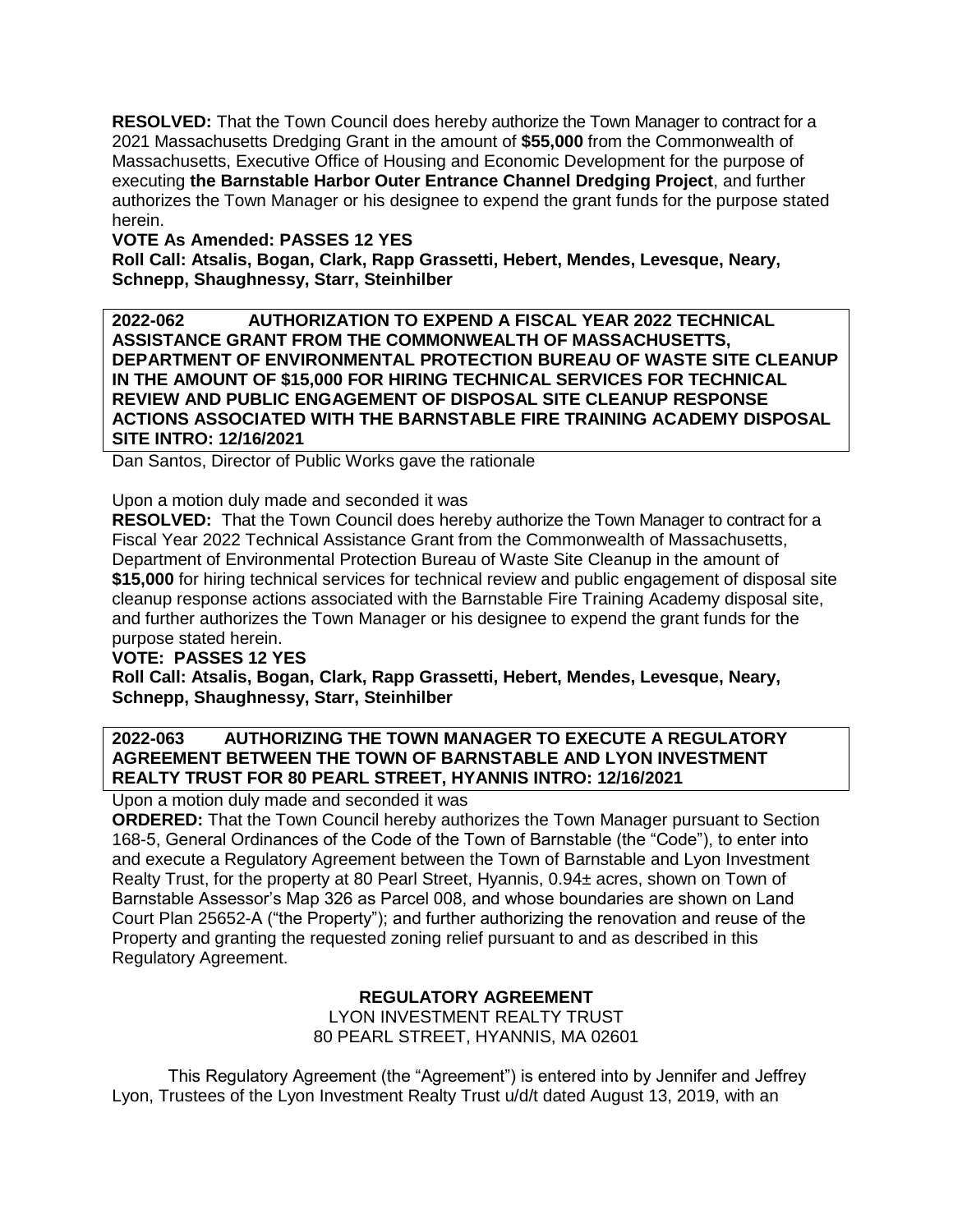abstract of trust recorded as Document No. 1,382,713, and an address of Post Office Box 611, Hyannis, Massachusetts 02647 (the "Applicant" and the "Developer"), including successors and assigns, and the Town of Barnstable, a municipal corporation with a place of business at 367 Main Street, Hyannis, MA 02601 (the "Town") on this day of 3021 (the "Effective Date") pursuant to Section 240-24.1 of the Barnstable Zoning Ordinance and Section 168 of the Barnstable Code.

WHEREAS, this Agreement shall establish the permitted use and density with the development on the hereinafter identified Property, the duration of the Agreement, and any other terms or conditions mutually agreed upon between the Applicant and the Town;

WHEREAS, the Applicant is the legal owner of the real property located at 80 Pearl Street, Hyannis, Massachusetts which has an area of approximately 0.94 acres and is shown on Barnstable Assessor's Map 326, Page 008, the title to which is evidenced by Certificate of Title No. 222052 recorded with the Barnstable Registry District of the Land Court and whose boundaries are shown on Land Court Plan 25652-A ("Property");

WHEREAS, the Property is located in the SF Single Family Residential District §240.24.1.5;

WHEREAS, the Property is improved with a two-story building with 3,285 square feet on the first and second floor and 1,196 square feet of a walkout basement (the "Building");

WHEREAS, the Building was constructed circa 1820 and has been used for the last forty plus years as office, day care, and commercial kitchen space by Cape Cod Child Development as an exempt zoning use;

WHEREAS, the Applicant proposes to renovate the Building into eight apartments (one rear walkout, four first floor, and three second floor units) which would be studio and one bedroom units as set forth in proposed plans submitted with the application for this Regulatory Agreement;

WHEREAS, the Property has sufficient parking in a pre-existing parking lot on the Property which is being modified solely to improve handicap parking;

WHEREAS, to proceed with the project, the Applicant requires relief from Section 240-24.1.5.A to allow a multi-family dwelling in a single family residence district;

WHEREAS all properties which abut the Property are not currently being used for single residential use and the Property is buffered from impacting the nearest single family neighborhood by natural and manmade impediments;

WHEREAS, the Town is authorized to enter into this Agreement pursuant to Chapter 168 of the Barnstable Code;

WHEREAS, the Town and the Applicant desire to set forth their respective understandings and agreements regarding the reuse of the Property;

WHEREAS, the Applicant shall reuse the Property substantially in accordance with this Agreement;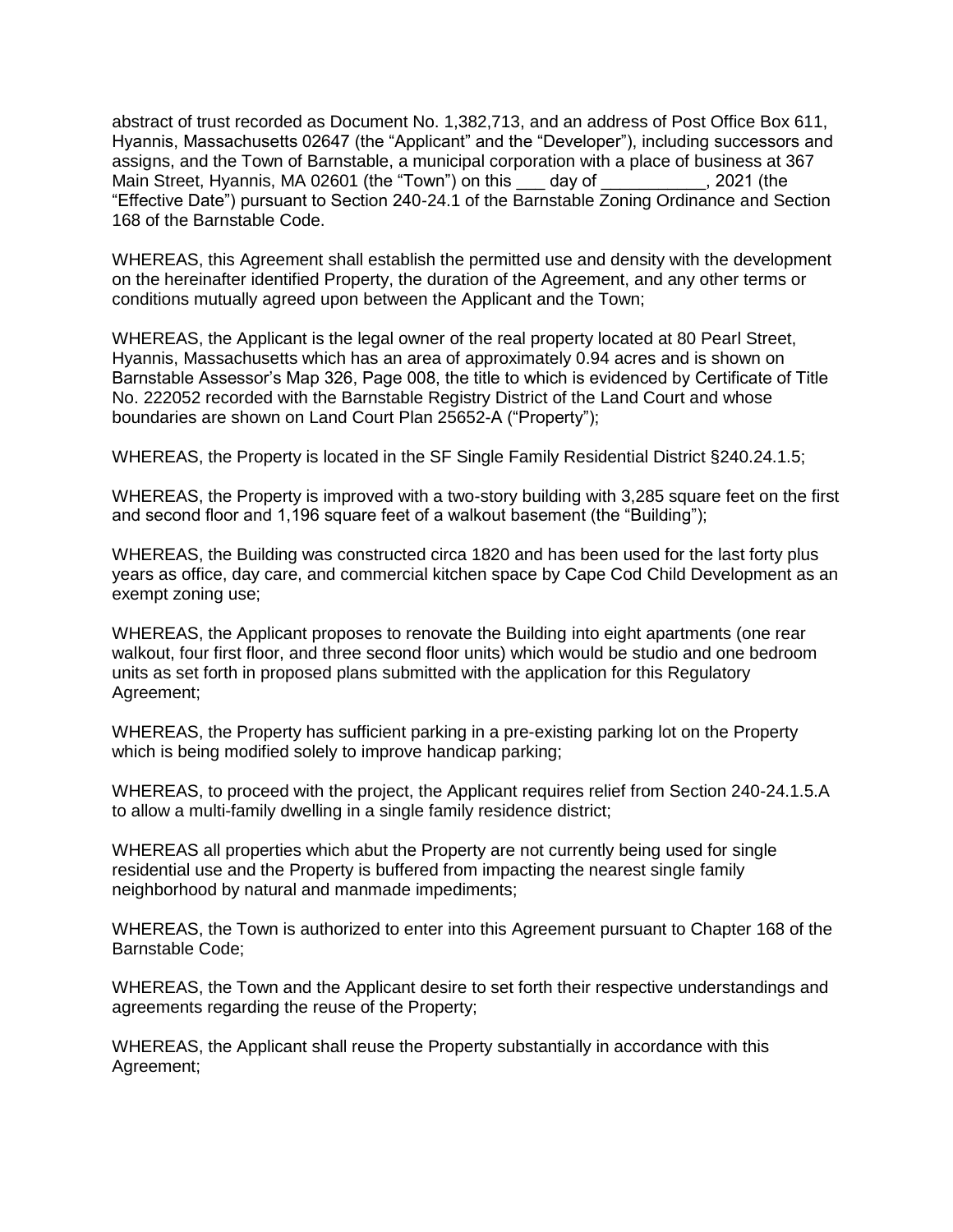WHEREAS, the proposed development of the Property will not require regulatory review under the Massachusetts Environmental Policy Act (MEPA);

WHEREAS, the Development is located in the Downtown Hyannis Growth Incentive Zone (GIZ) as originally approved by the Cape Cod Commission by decision dated April 6, 2006, and redesignated by decision dated April 19, 2018, as authorized by Barnstable County Ordinance 2005-13, as amended by Barnstable County Ordinance 10-19, 14-05, 17-11 and 18-02 Chapter G, Growth Incentive Zone Regulations of the Cape Cod Commission Regulations of General Application;

WHEREAS, the Development is not subject to review by the Cape Cod Commission as a Development of Regional Impact due to its location in the GIZ and due to the adoption of Barnstable County Ordinance 2006-06, as amended by Barnstable County Ordinance 10-19, 14-05, 17-11 and 18-02, establishing revised development thresholds within the GIZ, under which this development may proceed and Developer has submitted a Jurisdictional Determination to the Town of Barnstable Building Department to confirm the same;

WHEREAS, prior to applying for approval of this Agreement, the Development was reviewed by the Town of Barnstable Site Plan Review Committee and the Site Plan Review Committee voted to find the development proposal approvable subject to the grant of a Regulatory Agreement and other conditions on January 21, 2021 and Formal Site Plan Review on September 16, 2021;

WHEREAS, the Town acknowledges that this Regulatory Agreement will result in a material increase in the number of year-round residential units for lower to middle income residents;

WHEREAS, the Town acknowledged through the recently completed Housing Needs Assessment dated December 2014 that the Town of Barnstable's primary housing need is additional year-round rental housing and Hyannis is in need of additional rental housing stock;

WHEREAS, Applicant would require zoning relief to allow for multi-family residential development in the Single Family Residential District;

WHEREAS, the Applicant has obtained administrative approval from the Barnstable Historical Commission (BHC) Chair to replace the existing window on the rear elevation with a door providing access to the proposed deck;

WHEREAS, the project is consistent with the Downtown Hyannis Design & Infrastructure Plan in that it contributes to the plan's goals of creating livable neighborhoods for year-round residents; creates housing opportunities for persons and households of all income levels; is compatible with the historic and maritime character of the Downtown Hyannis as it shall preserve an existing historic structure;

WHEREAS, the Property is within walking distance to the Downtown Hyannis business district and Cape Cod Regional Transit Authority Hyannis Transportation Center, making the multifamily residential reuse of Property appropriate;

WHEREAS, the proposal has undergone a public hearing opened on August 23, 2021 and closed on November 8, 2021 on the Agreement application and received an affirmative majority vote from the Planning Board on November 8, 2021;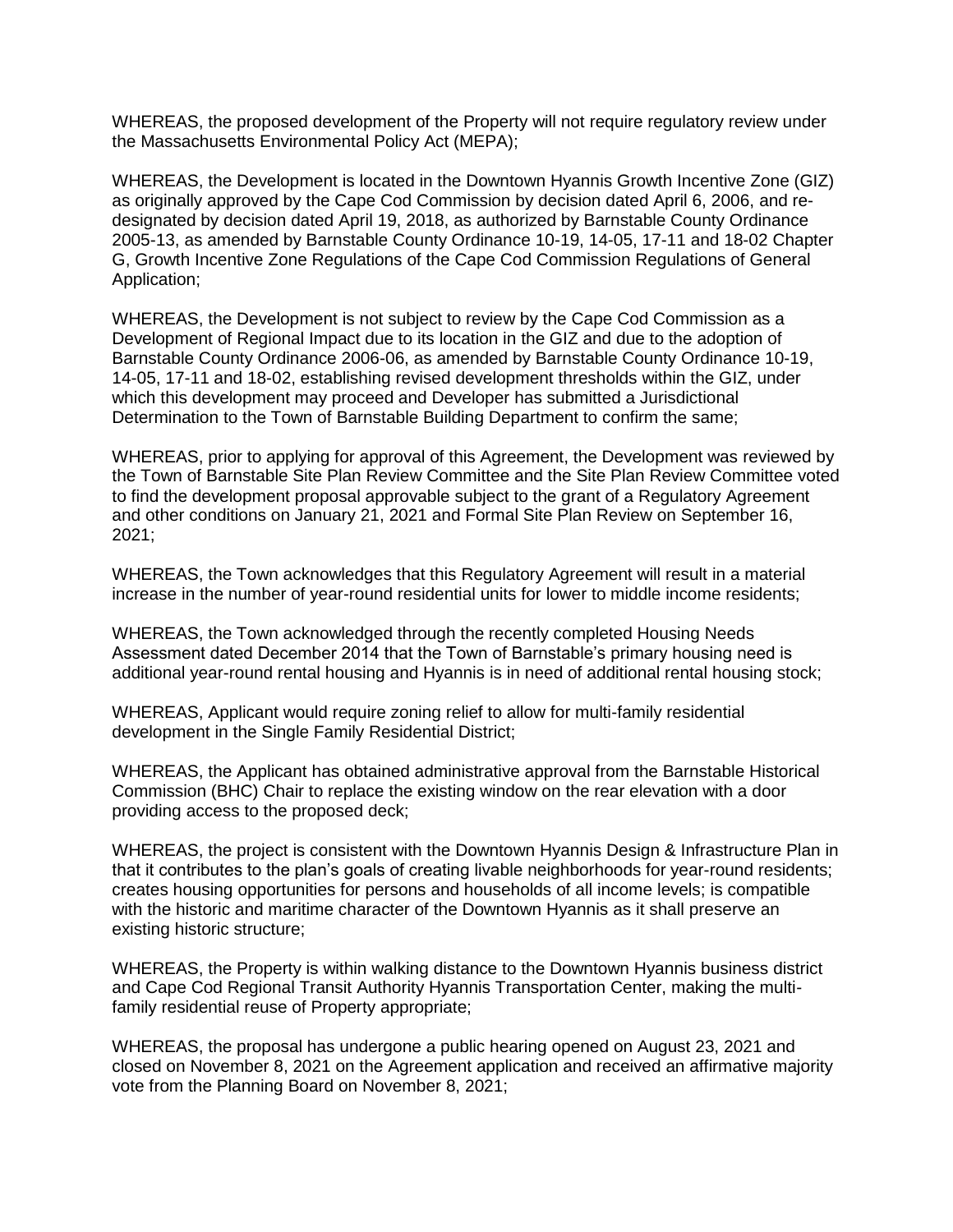WHEREAS, the proposal has undergone a public hearing opened on **we are also and closed on** \_\_\_\_\_\_\_\_\_\_\_\_\_\_\_\_ on the Agreement application before the Town Council and received no less than a two-thirds vote approving the application on  $\ddot{\phantom{a}}$ ;

NOW THEREFORE, in consideration of the mutual agreements and covenants contained herein, and other good and valuable consideration, the receipt and sufficiency of which each of the parties hereto acknowledged to each other, the Applicant and Town do enter into this Agreement, and hereby agree to covenant as follows:

- 1. The Applicant shall renovate and maintain the Building and Property at 80 Pearl Street and construct eight apartment units, in substantial compliance with the site plan entitled "Site Improvement Plan" 80 Pearl Street, Hyannis, MA prepared for "Jeffrey Lyon" dated October 8, 2021 as revised November 5, 2021, scale 1'=20', prepared and stamped by Tarja McGrail, P.E., Coastal Engineering Co., 260 Cranberry Hwy, Orleans, MA 02653; and the floor plans entitled "Initial Drawing Release As Built Plan Showing Proposed Building Floor Plan" 5 Pages, client Jeff Lyon, 80 Pearl Street, Hyannis, MA dated December 22, 2020, prepared by Glen A. Mitchell.
- 2. The Applicant shall not change the exterior of the Building in any substantial or material manner.
- 3. This Agreement shall vest land use development rights with the Applicant/Owner and/or its successors for the duration of this Agreement and such rights shall not be subject to subsequent changes in local development ordinances, with the exception of changes necessary to protect the public health.
- 4. This Agreement authorizes only the uses and intensity of use and mitigation stipulation, if any, specified herein. Any minor amendment to the authorized terms of this Agreement may be made by the Town Manager pursuant to Section 168-5D; any substantial amendment to the authorized terms of this Agreement shall require review by the Town Council and Planning Board pursuant to Section 168-10 of the Town Code.
- 5. The Applicant is permitted to the use of one (1) residential unit in accordance with §240- 24.1.5.A. In addition, this Agreement permits the construction of a total of seven additional units as shown on the Plan on file with the Barnstable Planning Board. All units shall remain rental units in perpetuity and shall not be converted into a condominium form of ownership.
- 6. Any future partial and/or to total demolition of the Building shall constitute a substantial change to the Property and require review by Town Council and Planning Board pursuant to Section 168-10 of the Town Code, in addition to any partial and/or total demolition of the Building shall require review and approval from the Barnstable Historical Commission (BHC) in accordance with Article I, Chapter 112, Sections 1-7.
- 7. The Applicant shall be responsible for obtaining all necessary building permits and all necessary approvals from the Town of Barnstable Public Works Water Supply Division as necessary and their use and construction of the Building shall be in compliance with all Building, Fire and Health Codes.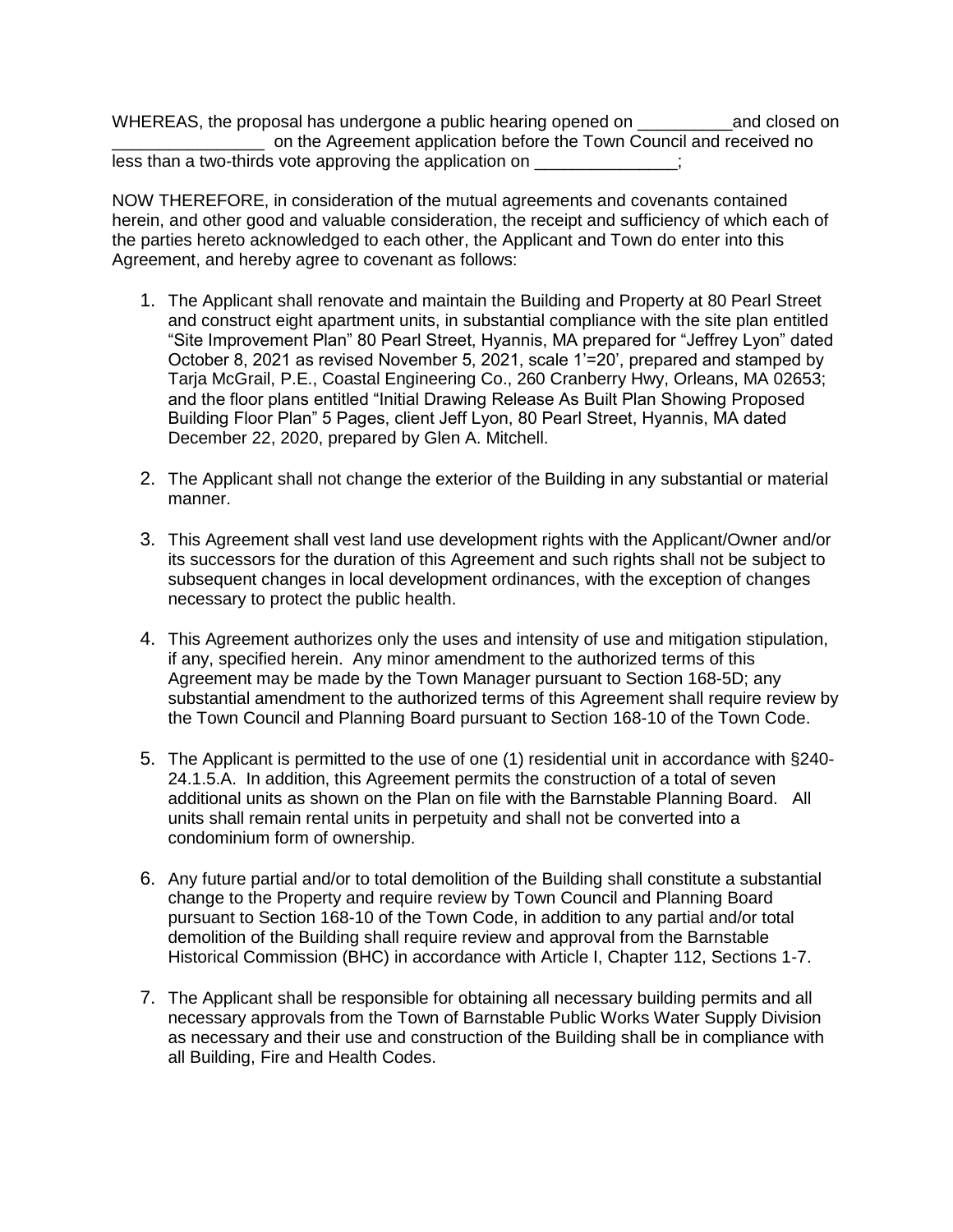- 8. Prior to the issuance of any building permit, the Developer shall submit a Landscape Plan for the Property that is consistent with Downtown Hyannis Design & Infrastructure Plan. All landscaping within the development shall be low water use and shall minimize the use of fertilizers and pesticides. The Landscape Plan shall be approved by the Director of Planning & Development, or their designee, prior to issuance of any building permit. The implementation and completion of the Landscape Plan shall be reviewed and approved by the Director of Planning and Development, or their designee, prior to occupancy permit.
- 9. Lighting for the Development shall be contained on-site, shall be down cast, and shall not contribute to light pollution of the area.
- 10.The existing detached structure on the property shall be used exclusively for storage accessory to the multi-family use and shall not be used as living area.
- 11.Developer shall be responsible for snow plowing and snow removal on the Development site in perpetuity.
- 12.Developer shall be responsible for providing trash removal on the Development site in perpetuity as is required by Section 54-5(2) of the Code of the Town of Barnstable.
- 13.All plumbing fixtures in the new units and any replacement plumbing fixtures in the existing units shall be low water use fixtures and other water conservation measures are encouraged in the design and development of the project.
- 14.Developer's minimum lease term of rental units shall be twelve (12) months. Sublease of rental units, if permitted by the Developer, shall be for a minimum term of ninety (90) days. The lease documents shall be reviewed by the Town Attorney for consistency with the conditions of this Agreement prior to issuance of the first Certificate of Occupancy.
- 15.Subsequent to the issuance of a Certificate of Occupancy for the units, each apartment shall be registered with the Health Division's Rental Registration Program.
- 16.The Project shall be completed in compliance with all requirements and conditions of the Site Plan Review approval issued on January 21, 2021 and Formal Site Plan Review on September 16, 2021; the conditions of that approval are attached and shall be incorporated herein.
- 17.All development rights granted under the Agreement shall run with the land and all of the terms, conditions, and obligations contained in this Agreement shall be binding on any successor or assignor of the Applicant. However, the Applicant agrees that 30 days prior to any change of ownership of the Property that written notice shall be sent to the Planning Board, Town Council, and the Town Manager and further agrees that all terms and conditions of this Regulatory Agreement and amendments thereto, shall be binding on successive owners of the Property.
- 18.All terms, conditions, and obligations contained in this Regulatory Agreement shall be binding on any successor or assignee of the Applicant.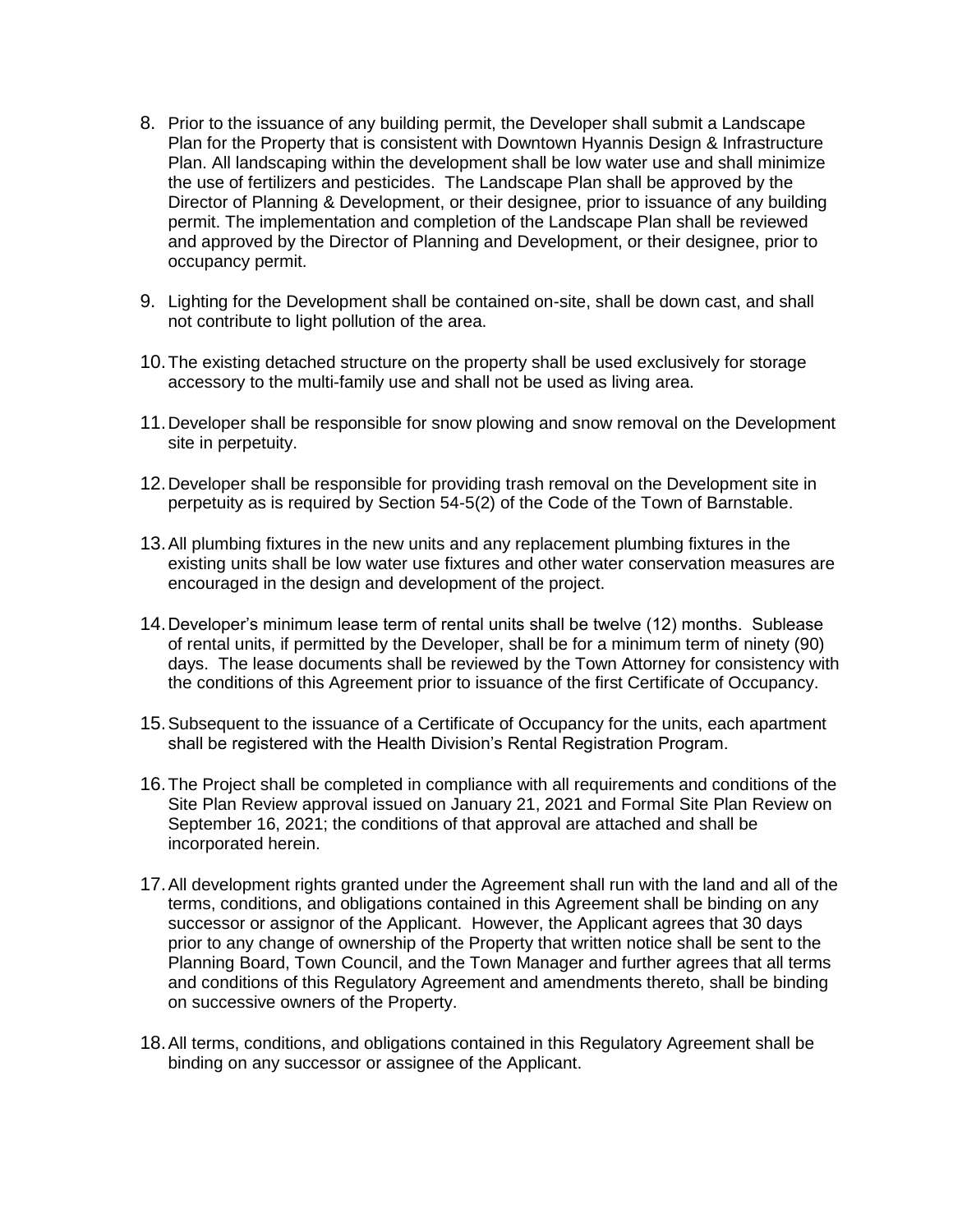- 19. The Town hereby grants the following waiver from the Town of Barnstable Zoning Ordinance for the Redevelopment, as requested by the Developer:
	- A. Section 240-24.1.5.A Principal permitted uses to allow multi-family development comprised of eight units in a single family residence district.
- 20.The Redevelopment provides, without limitation, the following site design, traffic safety, and community benefits:

An enhanced landscape setback along Pearl Street to improve the neighborhood streetscape and to provide a buffer between the redevelopment and the adjacent property to the south.

- 21.The term of this Agreement shall be five (5) years from the effective date of the Agreement (hereafter, the "Term"), and the development rights authorized herein must be exercised prior to expiration of the Term of this Agreement or it shall be null and void. Once the development rights authorized herein have been timely exercised, all terms and conditions of this Agreement shall remain in effect until the Property is no longer used in accordance with the Redevelopment Plans in a manner that requires additional zoning relief.
- 22.The development allowed in this permit shall be considered full build-out of the property. The structures authorized shall not be expanded nor other buildings and structures added without compliance with §168-10 of the Barnstable Code.

IN WITNESS WHEREOF, the parties have hereunto caused this Agreement to be executed on the date first above written.

\_\_\_\_\_\_\_\_\_\_\_\_\_\_\_\_\_\_\_\_\_\_\_\_ \_\_\_\_\_\_\_\_\_\_\_\_\_\_\_\_\_\_\_\_\_\_\_\_\_\_

By, By,

Town of Barnstable, Town Investment Realty Trust,

Mark S. Ells, Town Manager **Jennifer Lyon, Trustee** 

\_\_\_\_\_\_\_\_\_\_\_\_\_\_\_\_\_\_\_\_\_\_\_\_\_\_

Jeffrey Lyon, Trustee

# Certificate of Trustee

We, Jennifer Lyon and Jeffrey Lyon, Trustees of the Lyon Investment Realty Trust, u u/d/t dated August 13, 2019, with an abstract of trust recorded as Document No. 1,382,713, and an address of Post Office Box 611, Hyannis, Massachusetts 02601, hereby certify as follows:

1. We are presently the Trustees of said Trust;

2. That said Trust has not been altered, revoked, or terminated since its inception of August 13, 2019;

3. That pursuant to said Trust, upon the specific direction of the Beneficiaries of the Trust, the Trustee(s) have the power and authority to purchase and sell real estate, to construct or alter buildings, to borrow money, to grant the Trust estate as security for such borrowing and to execute and deliver all notes, mortgages, discharges, and assignments to implement the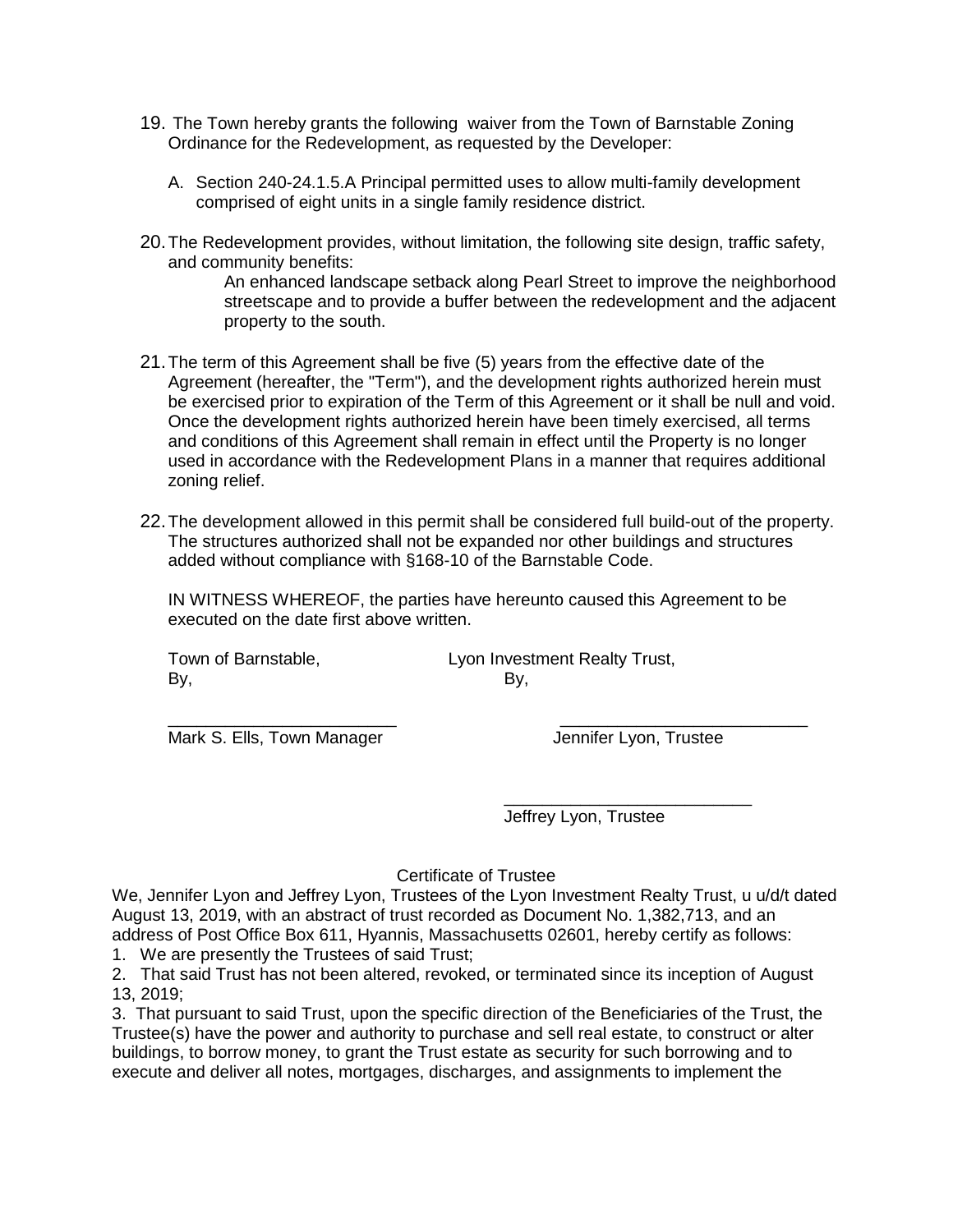purposes of the Trust including the power and authority to enter into a regulatory agreement; with the Town of Barnstable

4. That all of the Beneficiaries of the Trust have authorized and directed the Trustee(s) to enter into a regulatory agreement with the Town of Barnstable.

5. That pursuant to the terms of the Trust every agreement or action authorization to be taken by the Trustee(s) may be taken by the Trustee(s) of record;

6. That the undersigned Trustee has been authorized and empowered to execute such documentation as they deem necessary in order to effectuate the above-described documentation as they deem necessary in order to effectuate the above described conveyance as the Trustee(s) so determines; and

7. That all of the beneficiaries of the Trust are the age of majority and are not under any disability.

WITNESS my hand and seal this \_\_\_ day of November 2021.

Lyon Investment Realty Trust,

By, \_\_\_\_\_\_\_\_\_\_\_\_\_\_\_\_\_\_\_\_\_\_\_

Jennifer Lyon **Trustee** 

\_\_\_\_\_\_\_\_\_\_\_\_\_\_\_\_\_\_\_\_\_\_\_\_\_\_ Jeffrey Lyon **Trustee** 

**EXHIBIT A: REDEVELOPMENT PLANS**

**VOTE: To a Second Reading on1/6/2022-PASSES 12 YES Roll Call: Atsalis, Bogan, Clark, Rapp Grassetti, Hebert, Mendes, Levesque, Neary, Schnepp, Shaughnessy, Starr, Steinhilber**

### **2022-064 RESOLVE DIRECTING THE TOWN MANAGER OR HIS DESIGNEE(S) TO PREPARE AND SUBMIT FOR THE TOWN COUNCIL'S CONSIDERATION A PROPOSED ORDINANCE PROVIDING FOR THE TOWN'S ADOPTION OF THE STRETCH ENERGY CODE INTRO: 12/16/2021**

Mark Ells, Town Manager gave the rationale. David Anthony and Brian Florence and other staff as needed to answer any questions.

# **Councilor questions and comments:**

(Hebert) Whichever would like to answer this, understand the cost to increase insulation and the efficiencies of the house, other sources can give rebates and something from the state back to the town, where does that money come from (Ells) These funds would go to the municipality if available for municipal purposes (energy efficiency) and awarded to us (Florence) Fund that was established, divvies that fund up to the Green Communities every year, allows energy conservation projects on the municipal buildings. (Hebert) thank you all for the hard work (Starr) The initial grant for the town would be \$210,000 and every year additional grants, grant money is based on population, Mashpee has been a Green Community since 2010 (Mendes) What prevents the Department of Energy Resources (DOER) who now controls the code what prevents them from expanding the code or change it and does the town lose control over occupancy? (Florence) true the Board of Building Regulators and Standards (BBRS) used to be the authority, they are now an advisory committee to the DOER. The DOER now manages the Stretch Code, do not know what mechanisms are in place to stop amendments to the code with the Stretch Code there is a third party inspector who can stop an occupancy.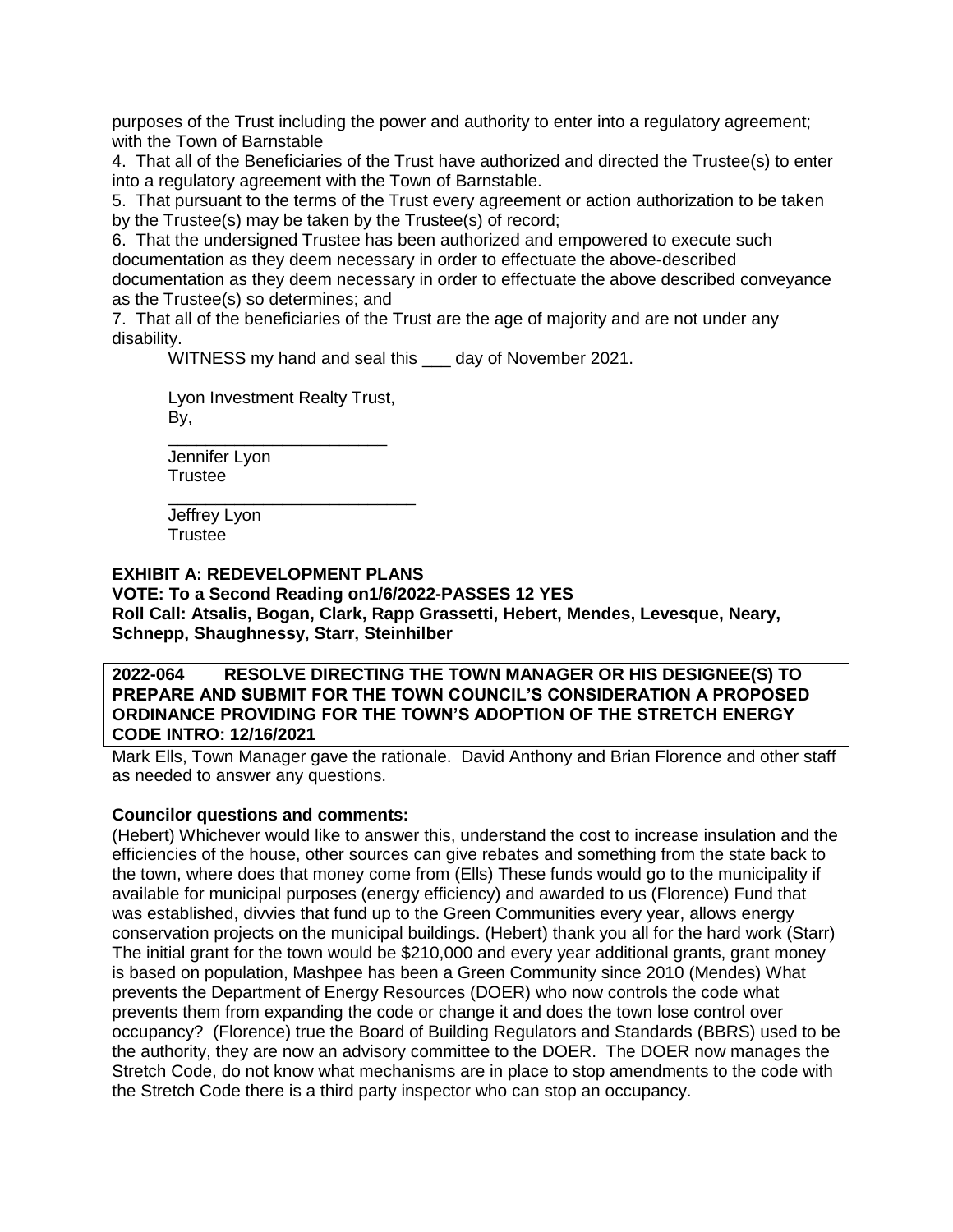(Mendes) examples of what would stop occupancy (Florence) Not compiling with the design used to get a building permit and gave examples of what could stop occupancy (Mendes) is there any recourse for the homeowner, because they cannot move into their house (Florence) not sure if there is an appeals process through the DOER (Schnepp) Stretch Code only applies to new construction (Mendes) I realize what it pertains to, who says that these people who do not answer to anyone says they want this to apply to renovations or additions (Starr) No talk yet of expanding to additions/renovations. Net zero is going forward, will be finished probably by November 2022; If the insulation isn't up to code, the building department would not give an occupancy permit. Energy function and the design, it will be tested along the way; they are not out there trying to stop people for occupying their home. (Atsalis) Our town in effect is already operating as a Green Community; to me the word redundancy, government oversight or additional checks and balances it is going to cost more money. Wonder if the title is worth the cost to the consumer (Steinhilber) Comments we heard earlier, we are a Green Community, the Stretch Code adds cost of construction, lose local control of your occupancy; the net zero code is very close to how we operate in the Town, we know what we are, in October of next year net zero will be optional to begin with; with all of the unknowns, shifting of priorities, Barnstable should continue to be a leader and look towards that net zero code, get training for our current group to go forward to the net zero (Neary) Spoke to representatives from other towns, staff, inspectors, contractors, residents, and the grant program; however, have not been able to ascertain the 210,000 anywhere. The pro side, the inspectional services, most are okay after the first year, this is an additional inspection (with the Stretch Code) we could be listed as a Green Community if we accept this; there is a cost for the additional inspector, our current building code is the same as the Stretch Code; this is on residential building and commercial. Not sure if the funds are winding down, the set aside is annual, less money in the pot as more towns get involved. Houses are extremely tight, you need to have measures put in place to have fresh air/ventilation, in regards to cost, adopting the Stretch Code does add cost, and the rebates come in the type of equipment you put in your house. How many properties are we talking about on an annual basis (Florence) the average are about 60 new houses each year. (Neary) I am just not there yet. (Rapp Grassetti) We are not going to be voting on this tonight, who is going to work on this and what is the possible man hours (Ells) David Anthony and Karen Nober will spend the bulk of the time working on this, we have not quantified the number of hours, we have brought this forward in the past and if we are not serious about this, I would rather spend those man hours elsewhere, this would require two reads. (Rapp Grassetti) Once an ordinance comes before the Council we can expect a lot more public comment, this is a pretty controversial subject. (Starr) There are 299 towns out of the 351 who have accepted this Stretch Code, we can use their examples, and it should be quick to write the ordinances. The fear is evident, the Stretch Code is close to the base energy code, the tighter the houses now, the better off we will be for energy savings. (Mendes) Everybody here is environmentally conscious, try to buy a stove right now, could take six months up to a year, cannot support this (Levesque) How many years of education must be obtained to be certified as a Building Inspector (Florence) took about four years (Levesque) how much education does it take to be a HERS Rater (Florence) 14 weeks (Schnepp) believe my fellow councilors are environmentally conscious, it says something to our larger community if we go for Green Community; it is a collaborative process and is beneficial to have a lower cost to run the house. Lots of tear downs, and many new larger houses are being built, a lot of the low income housing, have been extremely energy efficient. We have to keep at it, we have sources of money available for Green Communities, lots of grant opportunities, maybe we should pass this resolve to keep the communication open (Steinhilber) significant amount of man hours, really for not, because the net zero is 10 months away (Florence) the state code is 2021, the Stretch Code right now is falling behind, net zero is where we net out to zero we are very close to that now, International Code Council (ICC) promulgates their code every three years (Steinhilber) people really need to